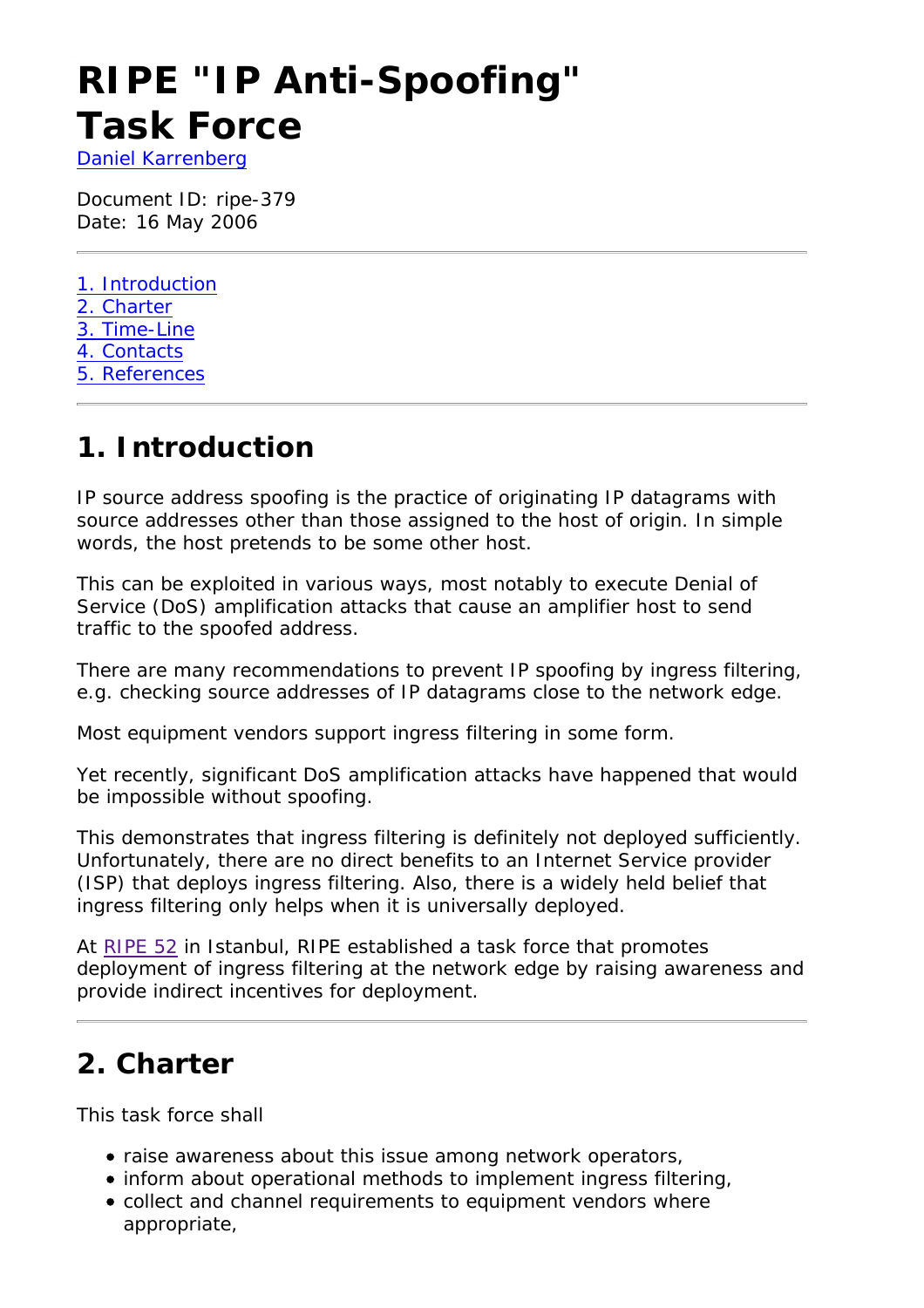seek ways to provide incentives and benefits to operators that do implement ingress filtering.

The task force shall have completed its task when

- network operators cannot reasonably claim not to be aware of the issue,
- information about ways to deploy ingress filtering are readily available

#### *and*

any incentives that it may have devised have become available.

The task force shall be disbanded when these tasks have been completed or when there is consensus within RIPE that completion of the tasks is no longer realistic.

# **3. Time-Line**

**RIPE 52:**BoF and Establishment of Task Force

Quickly draft and publish a RIPE recommendation citing existing work.

Compile How-To with (pointers to) vendor documentation and operational experience reports.

Establish liaison with MIT ANA Spoofer Project and promote their tools.

Analyse Spoofer data for the RIPE region.

**RIPE 53:**Published "RIPE Recommendation on Ingress Filtering".

Published first edition of "Ingress Filtering How-To". Collect any critical requirements to be communicated to equipment vendors.

First analysis of Spoofer data.

Discuss possible incentive schemes.

Revise and extend How-To.

Devise possible incentive schemes like a "Source Address Clean" network logo, suitable RIPE Database attributes ...

**RIPE 54:**Published second edition of "IP Source Address Filtering How-To". Further analysis of Spoofer data for the RIPE region. Launch of any incentive scheme. Implement incentive scheme. Monitor progress and effectiveness.

**RIPE 55:**Evaluation and Disbanding of Task Force.

### **4. Contacts**

The task force mailing list is <spoofing-tf@ripe.net>.

#### *and*